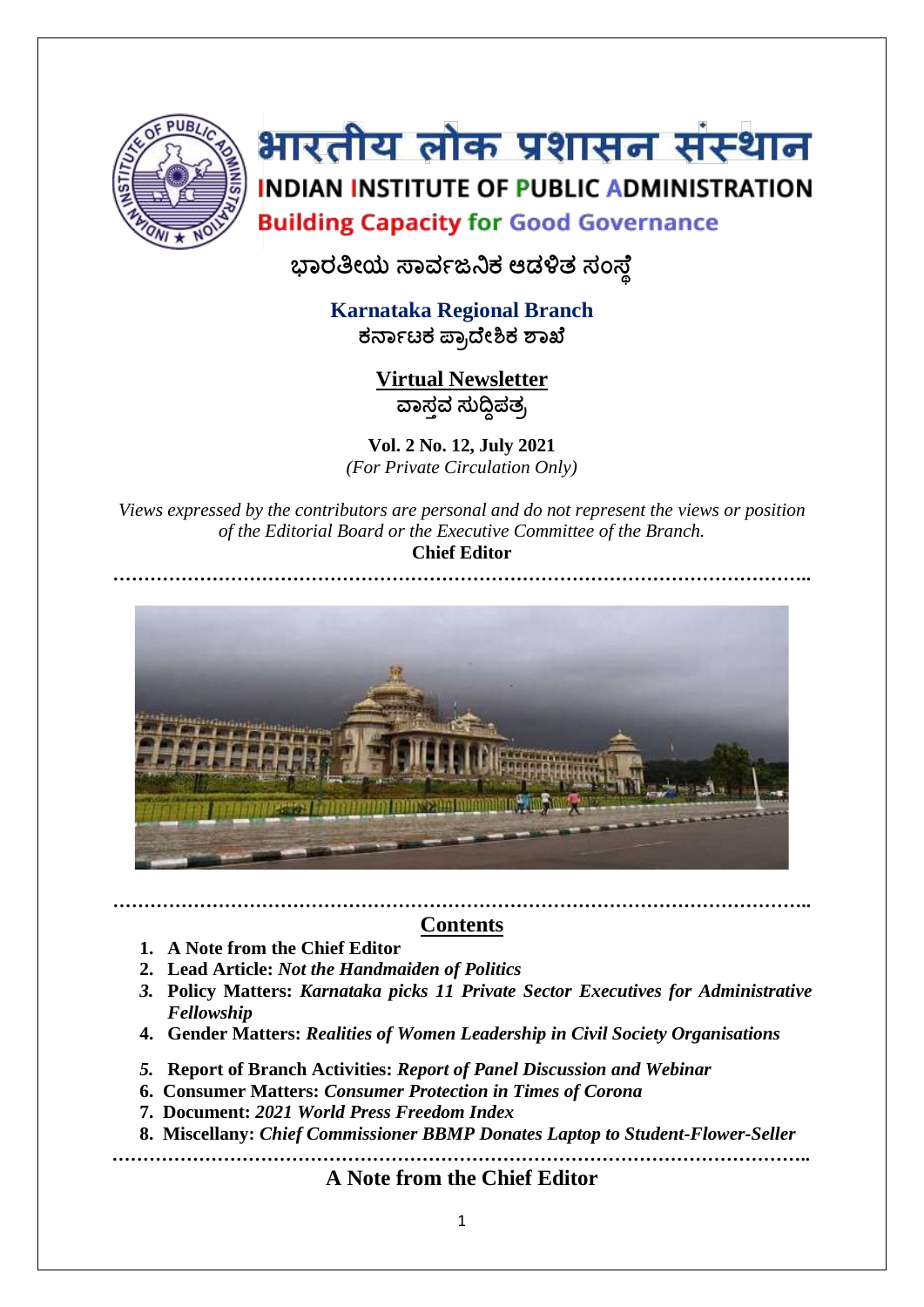

**S. Ramanathan, IAS** (Retd.) Chairman Indian Institute of Public Administration Karnataka Regional Branch, Bengaluru

I am happy to place before our readers the **July 2021** issue of our *Virtual Newsletter*. This is our 12<sup>th</sup> issue, since we began this initiative. The *Lead Article*, this time, is by Dr. G. **Gurucharan**, who writes that "*Civil Servants are not the Handmaiden of Politics"*, against the background of some very unpleasant developments in West Bengal.

In our section on *Policy Matters* in Karnataka, we bring the story of Karnataka selecting 11 Private Sector Executives for **Indian Administrative Fellowships**, which is being anchored by Bengaluru-headquartered non-profit **The/Nudge Foundation**.

In our section on *Gender Matters*, **Khushi Shetty** and **Dr. Annapoorna Ravichander** of Public Affairs Centre, write on *Realities of Women Leadership in Civil Society Organisations.*

In our report on the activities of our Branch, we carry reports of two events which were organized last month, namely, a **Panel Discussion** and a **Webinar.**

In the *Consumer Matters* section, **Mr. Y.G. Muralidharan** writes on *Consumer Protection in Times of Corona.*

For our *Documents* section, **Dr. D. Jeevan Kumar** highlights the *2021 World Press Freedom Index.*

And in our *Miscellany* section, we carry the heart-warming story of the **Chief Commissioner of BBMP, Mr. Gaurav Gupta,** IAS donating a laptop to a student-flower-seller.

I wish to add a disclaimer here that the views expressed by the contributors are personal and do not represent the views or position of the Editorial Board or the Executive Committee of the Branch.

Do write in, with your responses, views and ideas for improvement of the Newsletter. **…………………………………………………………………………………………………..**

## **Lead Article**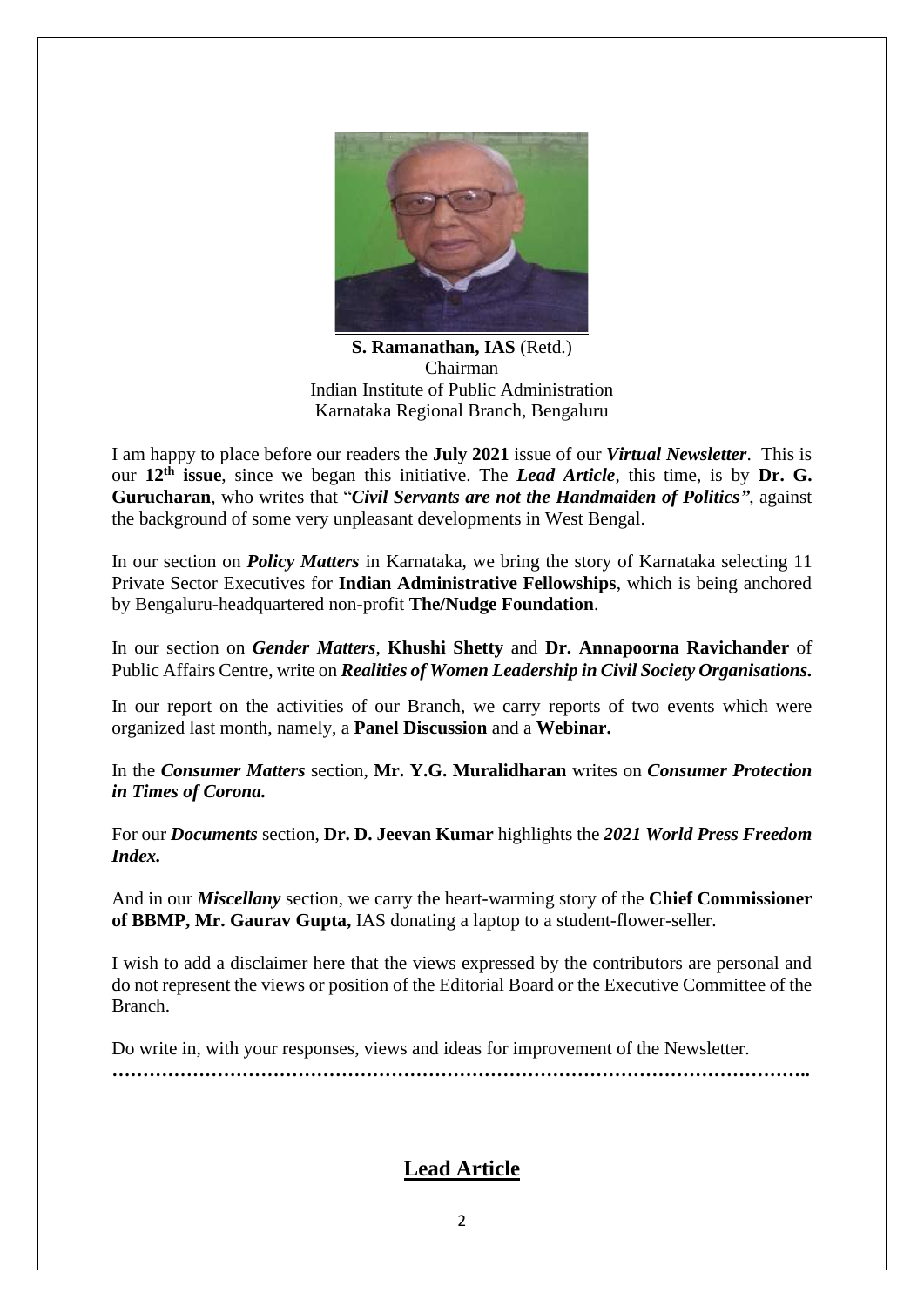**(Source:** *Deccan Herald* dt. 6<sup>th</sup> June 2021)

## **Not the Handmaiden of Politics**



**Gurucharan Gollerkeri** Director, Public Affairs Centre, Bengaluru

The recent controversy on the posting of a civil servant, the Chief Secretary of a State, no less and the circumstances that surround it must invoke serious reflection. The eponymous '*Babus*' that some berate with glee, or the anonymous civil servants and their tireless work that many never see, have as the result of the unseemly wrangle between the Centre and West Bengal State, been propelled to the limelight. It should in the years to come serve as a modern-day parable of how not to administer. But first, back to the future, if only to tell us of the prescience of the founding fathers on how independent India's future polity might evolve.

The fact that the independence of the Indian Civil Service was enshrined in the Constitution rather than any statute was by intent and design, whatever the protestations of privilege that the detractors of the Civil Service advance. Its intent and purpose were clear – compromising the independence of the Civil Service was rendered more difficult. Perhaps more important, the debate in the Constituent Assembly on the Civil Service was accompanied by no small sense of trepidation about its future, an open acknowledgement of the distrust of future politics in the country.

Therefore, what has emerged from the recent action of the Government of India and the response of the state is not a mere quotidian issue; nor a silly, meaningless argument between a couple, in this instance, the central and the state governments. It should serve as the basis for a much-needed, meaningful, and non-partisan dialogue that can change the quality of everyday administration ridding it of politics, while at the same time strengthening cooperative federalism. Even more important, it should serve as an opportunity for the politician and the civil servant alike to revisit the imperatives of the purpose, integrity, and the standards of service of Public Administration that need to be upheld.

To revisit the need for and the importance of an independent, impartial Civil Service, we would do well to learn lessons from its history, context and the conditions that have circumscribed its development, or as some might say, its decline. Two exhortations by one of the great statesmanadministrators of independent India, Sardar Vallabhbhai Patel, best serve as the touchstone for the civil servant and the elected political representative alike, especially in the present day: his address to the first batch of the officer trainees of the Indian Administrative Service at Metcalf House in April 1946, a few months before independence; and his speech in the Constituent Assembly on the need for the protection and independence of the Civil Service in independent India, delivered in October 1949.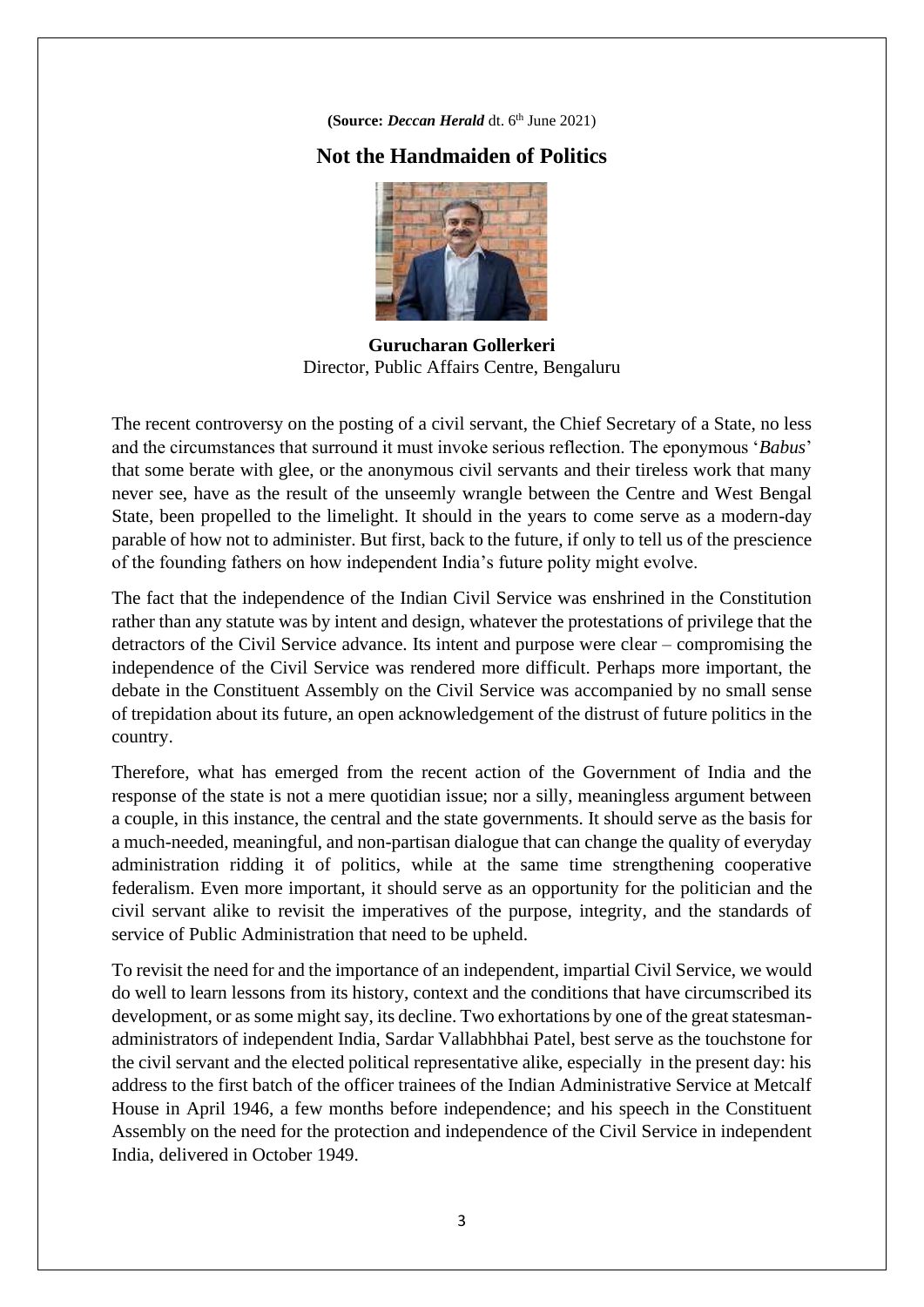Seen from the perspective of the Civil Service, there can be little doubt that the successes we have achieved and the progress we have made since independence is in considerable measure the result of the passion, competence and commitment of our civil servants. The Civil Service remains the favourite whipping boy, for some people that always remain cynical, but that does not detract from the fact that over the last seventy-four years, scores of civil servants have contributed their mite to the task of social and economic progress in the country. There are some guiding principles that form the bedrock of the higher civil services in the country and it is critical to ensure that these essential wellsprings are not allowed to dry up.

To paraphrase from Sardar Vallabhbhai Patel's 1946 address, above all, the Civil Service must maintain the utmost impartiality and incorruptibility of administration. A civil servant cannot afford to, and must not, take part in politics. Nor must he involve himself in communal wrangles. To depart from the path of rectitude in either of these respects is to debase public service and to lower its dignity. He urged the civil servant to render service without fear or favour and without any expectation of extraneous rewards. It would be fair to say, while there may be some black sheep, as in other walks of life; most civil servants strive to and have succeeded in meeting this standard.

If the civil servants are to continue to serve without fear or favour, what standard should the elected representatives uphold? Again, we must turn to Sardar Vallabhbhai Patel exhorting the members of the Constituent Assembly and I quote:

*'…If you want an efficient All-India Service, I advise you to allow the Services to open their mouths freely. If you are a Premier, it would be your duty to allow your Secretary, or Chief Secretary, or other Services working under you, to express their opinion without fear or favour. But I see a tendency today that in several provinces the services are set upon and told. "No, you are servicemen; you must carry out our orders." The Union will go - you will not have a united India, if you have not a good All-India Service which has the independence to speak out its mind, which has a sense of security that you will stand by your word…'*

For some time now, the Indian Civil Service has faced the ominous prospect of its independence being subordinated to narrow political interests; civil servants are not the handmaidens of politics or politicians. It is time the political class heeds the sage advice of the Sardar: Do not quarrel with the instruments with which you want to work. It is a bad workman who quarrels with his instruments. Everyone thrives with encouragement. Nobody will want to work if criticised and ridiculed in public.

It is not without reason that the Indian Civil Service attracts the best and the brightest of India's youth. The result is that the higher civil service in India is peopled by as educated, committed and talented a group of people one might find that strives to administer this complex and diverse country. The intellectual integrity of the civil servants and their unequalled sharing of responsibility must be preserved sans politics for the greater cause of India's future.

**…………………………………………………………………………………………………..**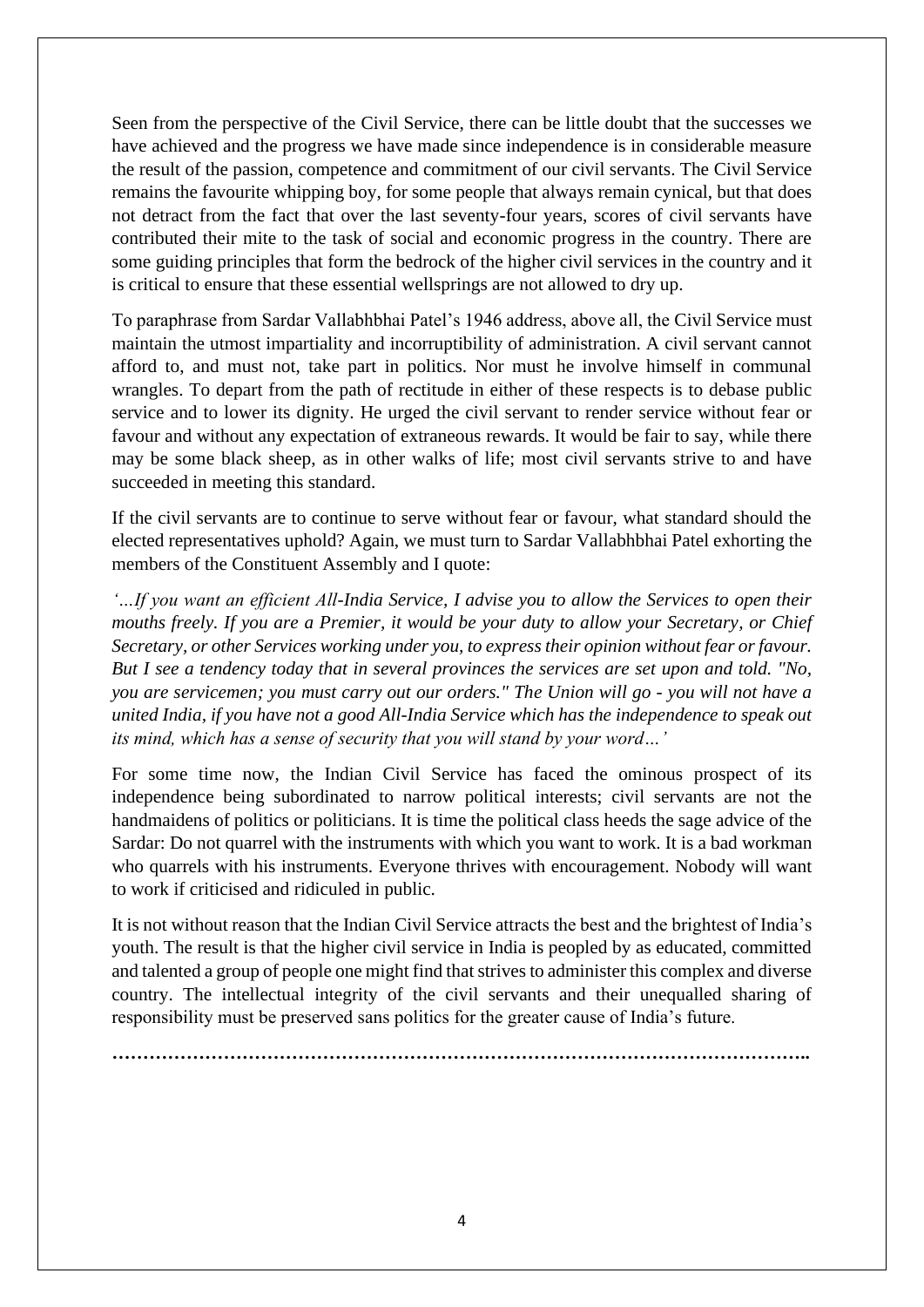# **Policy Matters Karnataka**

#### **Karnataka picks 11 Private Sector Executives for Administration Fellowship**

*Karnataka is the first state to accept the IAF, which is being anchored by Bengaluruheadquartered non-profit The/Nudge Foundation.*

*(Source:* Bharath Joshi, *Deccan Herald*, June 28, 2021)

A venture capitalist, a quizmaster and a neuroscientist are among the 11 private sector professionals who have been selected for the state government's **Indian Administrative Fellowship (IAF)** programme.

These 11 Fellows will spend 18 months rubbing shoulders with senior bureaucrats and policy makers to work on projects in the areas of Sustainable Development Goals, Agriculture, Rural Development, e-Governance and so on.

The Fellowships start on 1<sup>st</sup> July 2021. The 18-month Fellowship will offer a stipend of up to Rs.20 lakh per annum.

"*The Fellows have held leadership positions in some of the world's most admired organizations, and have academic credentials from Stanford, Harvard, IIMs and Institute of Chartered Accountants of India and more*," **Chief Minister B.S. Yediyurappa** said in a note.

There were more than 2000 applicants across India for the IAF and they were selected "*through a rigorous selection process*", the government said in a statement.

The **Fellows** and their assignments are as follows:

- 1. Venture Capitalist **Ravi Trivedi** (Agriculture);
- 2. Consumer Neuro-Scientist **Dr. Gayathri Swahar** (Horticulture and Sericulture);
- 3. Quizmaster **Giri Balasubramaniam** (Education)
- 4. Fidelity Investments CFO **R. Balasubramanya** (Karnataka Administrative Reforms Committee-II);
- 5. Former Jubilant Motorworks CEO **Rohit Malhotra** (Rural Development);
- 6. Technologist **Vani Narayan** (e-Governance);
- 7. IT Evangelist **Sreenivasa Madenhally** (Planning, Programme Monitoring and Statistics);
- 8. Entrepreneur **Ramachandran Narayanaswamy** (Woman and Child Development);
- 9. Entrepreneur **Aruna Sampige** (Skill Development, Entrepreneurship and Livelihood);
- 10. Bosch Finance Head **Sunil Kumar Vaya** (State Planning Committee); and
- 11. Environment Economist **Shobha Ananda Reddy** (Panchayat Raj).

Read more at: [https://www.deccanherald.com/state/top-karnataka-stories/karnataka-picks-11](https://www.deccanherald.com/state/top-karnataka-stories/karnataka-picks-11-private-sector-executives-for-administration-fellowship-1002409.html) [private-sector-executives-for-administration-fellowship-1002409.html](https://www.deccanherald.com/state/top-karnataka-stories/karnataka-picks-11-private-sector-executives-for-administration-fellowship-1002409.html)

**…………………………………………………………………………………………………**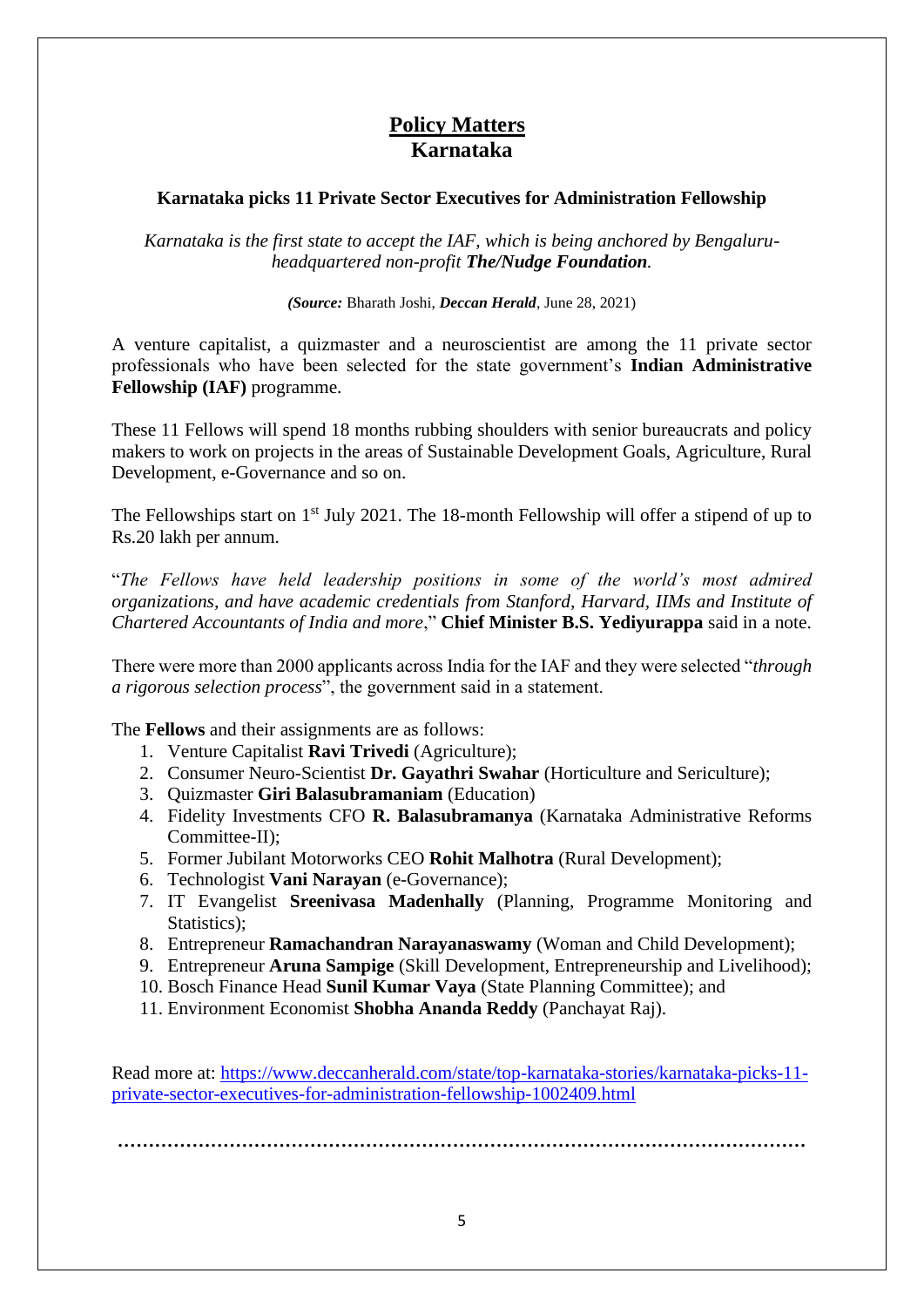# **Gender Matters**

# **Realities of Women Leadership in Civil Society Organisations**



## **Khushi Shetty** (at right) *Intern @ Public Affairs Foundation and* **Dr. Annapoorna Ravichander** *Executive Director, Public Affairs Foundation*

#### Women Leaders in Civil Society

The WHO defines civil society as a "*space for collective action around shared interests, purposes and values, generally distinct from government and commercial for-profit actors*." These non-profit Civil Society Organisations (CSOs), or Non-Government Organisations (NGOs), work for the development and welfare of people at a local, national and international level.

This article provides an overview on women leaders in CSOs, their challenges, and the barriers they face.

A cross-country survey conducted by *[Dasra](https://www.dasra.org/)*, a philanthropy organisation, reveals that of 328 non-profits with a budget of less than INR 5 crore, the number of men in leadership positions clocks in at 20 per cent and the number of women in leadership positions comes in at 19 per cent, a similar percentage of positions being given to both. The gap comes in with an increase in budget, wherein 38 per cent of organisations are now led by men and only 20 per cent by women. This has been visualised below. Another disparity that cropped up from the survey was that 13 of the 74 organisations, which were led by men, did not have any women on their Board of Directors. That is over 17.5 per cent of men-led organisations *without any women* in such a prominent position (*Dasra*, 2016).

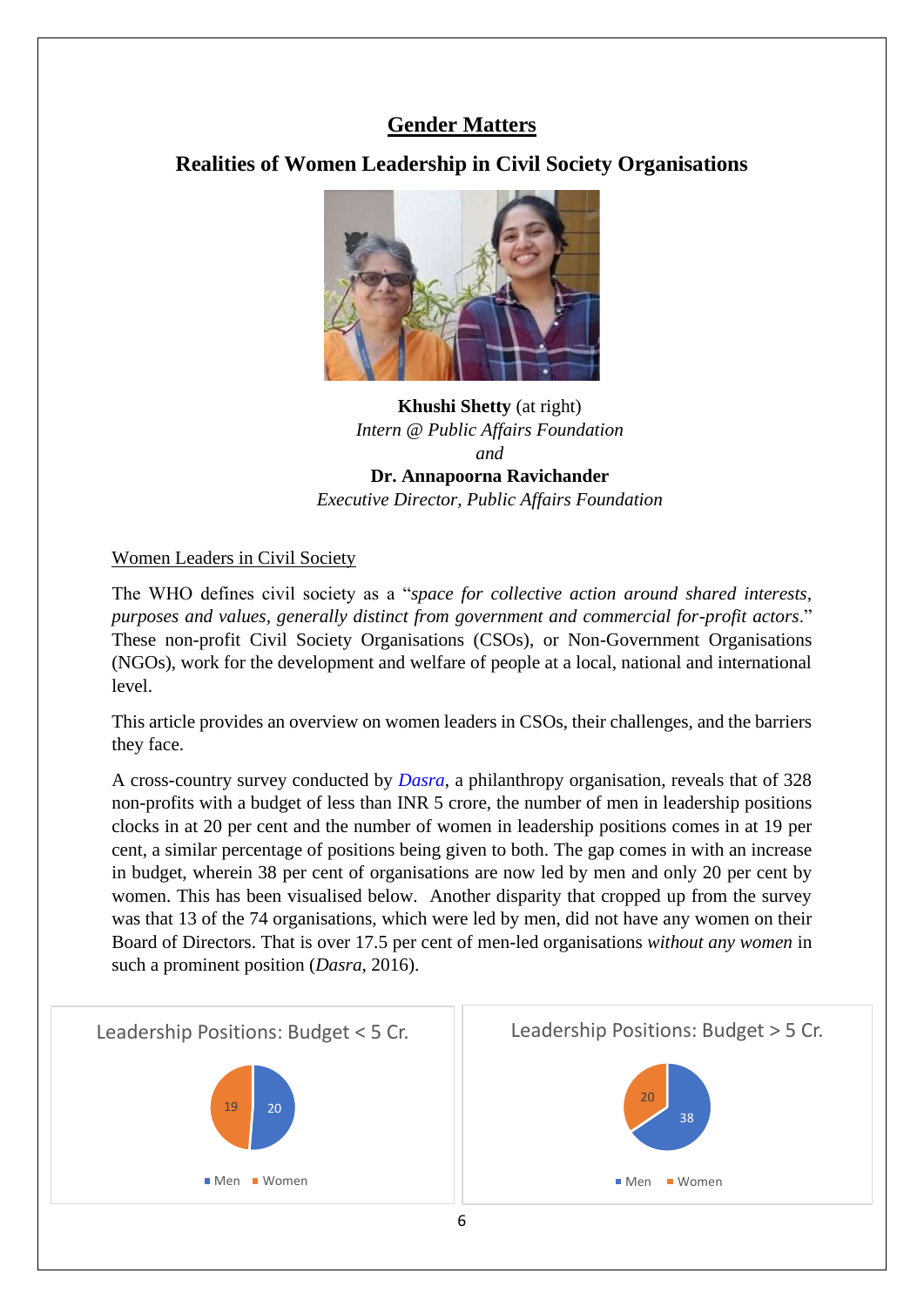#### Response to the Gender Gap

The gaping disparity in leadership positions for women, has elicited multiple institutions to work towards providing opportunities for women. For example, Micro-Finance Institutions (MFIs) have schemes for women, aiding them through upskilling and by providing loans, which enables them to reach higher positions as their skill base increases. Pairing this with financial support, women gain access to greater independence, when working in CSOs, or gives them the ability to start a CSO of their own.

In addition, women leaders have begun to embrace other women leaders in their organisations. In the same survey conducted by *Dasra*, it was seen that for women-led organisations, it was more than 5 times likelier to have women representation in managerial positions, compared to men-led organisations. This doubles with Board positions, with women-led organisations more than 10 times likelier to have women representation, than men-led organisations (*Dasra*, 2016).

#### Reality of Women Leadership in CSOs

A quick check on the reality of women leaders in CSOs paints a picture of the influence of patriarchy which does not allow women to come to the forefront, unless the initiative is by a woman.

Even when having access to leadership positions, often women are placed as proxy leaders; a male figure is normally the one who is actually leading the organisation *incognito*. In other cases, women are placed in non-strategic positions where they wield no power. In both these scenarios, women are only placed in their positions for branding and to represent diversity.

Beyond the institutional gender bias, women leaders in CSOs, once appointed in leadership positions, face further issues just because of their gender. "*Indian Women Leaders in the NGO Sector*" by Abichandani and Babu (2018) identifies three main challenges faced by women leaders:

- 1. *Institutional factors* this includes legislation, organisational structure and social standing which affect men and women leaders differently. Women-led NGOs are expected to have a non-hierarchal organisational structure, with a highly democratic work environment.
- 2. Women-led NGOs are also *expected to have high transparency* in their proceedings and *high accountability* in their organisation. As Abhichandani and Babu comment, women are held up to "*society's larger-than-life expectations of these leaders*." Such expectations are put in place for these women leaders to 'prove their worth'.
- 3. *The patriarchal structure* warrants high scrutiny and puts pressure on the personal decisions that these women make in their lives. This is seen with the idea that a woman's wish to have a child and her attitude towards her job are seen on different sides of a scale, when judging her as a leader.

Women face the brunt of outdated traditions being placed on them. An aspect that a study by researchers Kundu and Ramnath highlighted was that women were not seen as equal to men as they had a dual work burden - of work and home. These assumptions that were made on women working in these organisations impeded the growth of their careers and lowered the extent to which these organisations hired women (Kundu & Ramnath, 2016). Women are also expected to be *nice* and *kind* people, expectations that are not levied on their male counterparts. This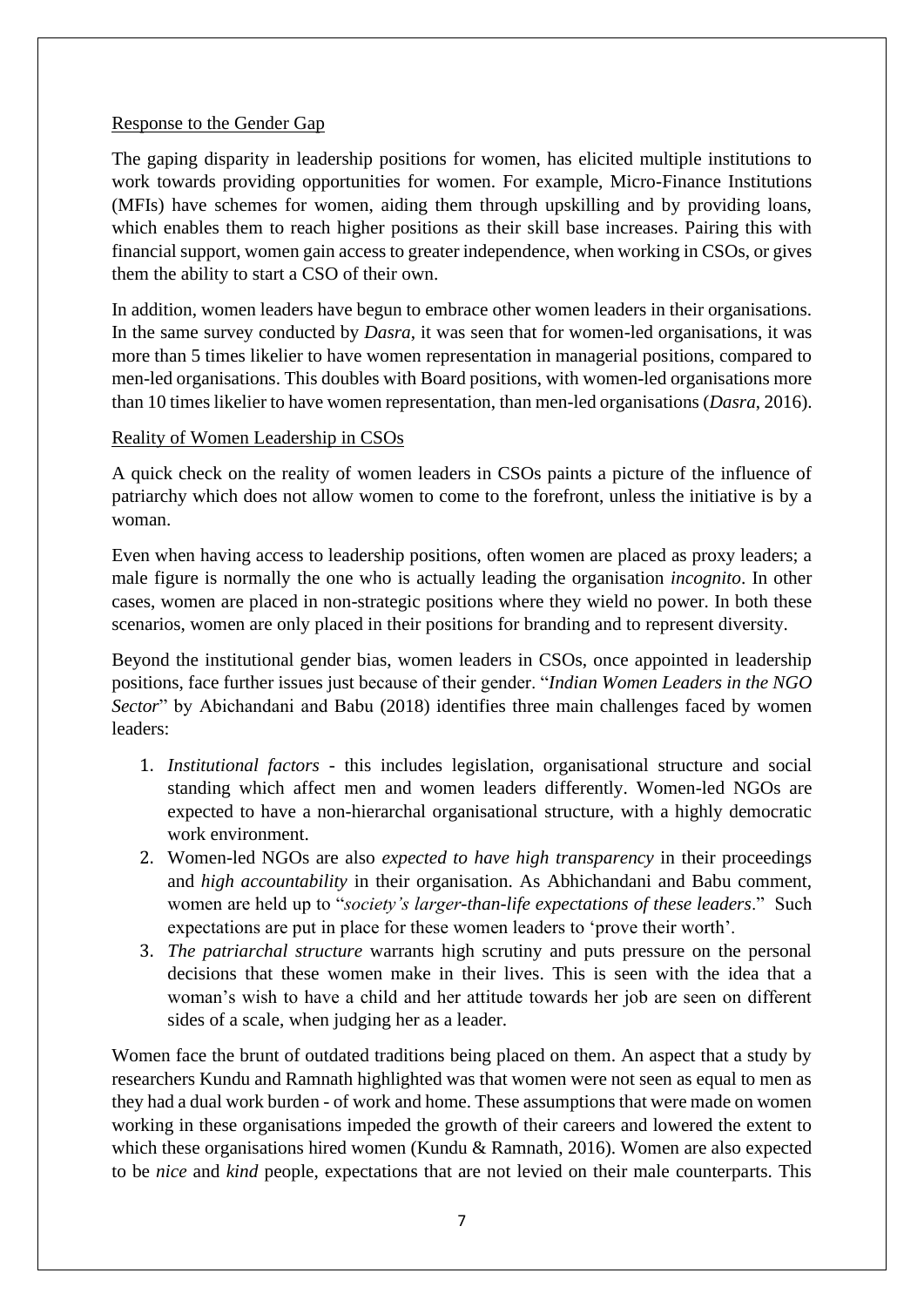undermines their leadership as they are either labelled as *bossy* or *domineering* in exhibiting behaviour that is excused in men (Abichandani & Babu, 2018).

#### Way Forward

Based on the discussions mentioned above, the following activities can be undertaken to overcome some of the key challenges mentioned:

- 1. Intervene and address concerns at the community level (including culture);
- 2. Upgrade school curriculum to sensitise students on gender equality and educate on struggles faced by women;
- 3. Encourage community-based programmes geared towards sensitising men and women on gender inclusivity.

#### Conclusion

Gender discrimination is a multi-faceted problem; hence a single solution cannot bear the brunt of the weight. Steps have to be taken at each stage to make the long journey more approachable and ensure there is true empowerment. Stepping into the unknown future after a pandemic, we need the best leaders we can get, irrespective of gender. Our leaders of today shape the world of tomorrow. It is time we get equal and equitable in who gets to decide what is to come.

**…………………………………………………………………………………………………..**

# **Report of Branch Activities**

## **1. Report of Panel Discussion**

The **Karnataka Regional Branch** of the **Indian Institute of Public Administration**, in collaboration with Centre for Research in Social Sciences and Education (CeRSSE), **JAIN (Deemed-to-be University),** Bengaluru, organized an online **Panel Discussion** on the theme, **"Civil Society Response to the Pandemic: Lessons and Challenges", on 10<sup>th</sup> June 2021.** Introductory remarks were made by **Mr. S. Ramanathan**, IAS (Retd.), Chairman of IIPA-KRB, and **Prof. Raj Singh**, Vice-Chancellor, JAIN (Deemed-to-be University). **Dr. Gurucharan Gollerkeri**, IAS (Retd.) Director of Public Affairs Centre, Bengaluru chaired the event. The Panelists were the following:

- 1. **Ms. Shukla Bose**, CEO, Parikrma Foundation, Bengaluru;
- 2. **Fr. Swebert D'Silva**, SJ, Rector, St. Joseph's College (Autonomous), Bengaluru; and
- 3. **Mr. Jagdish Reddy** of *Varthur Rising*, Bengaluru.

Each of the Panelists above highlighted the work their respective institutions were doing to provide succour to those in need. The event effectively brought out the role of the voluntary sector in bridging the gap between the government and the people, by identifying the needs of the community and providing support and services, especially in the most untouched and marginalized areas, where the government is not able to reach.

The three take-aways from the Panel Discussion were effectively summed up as follows, by the Chair, **Dr. Gurucharan**: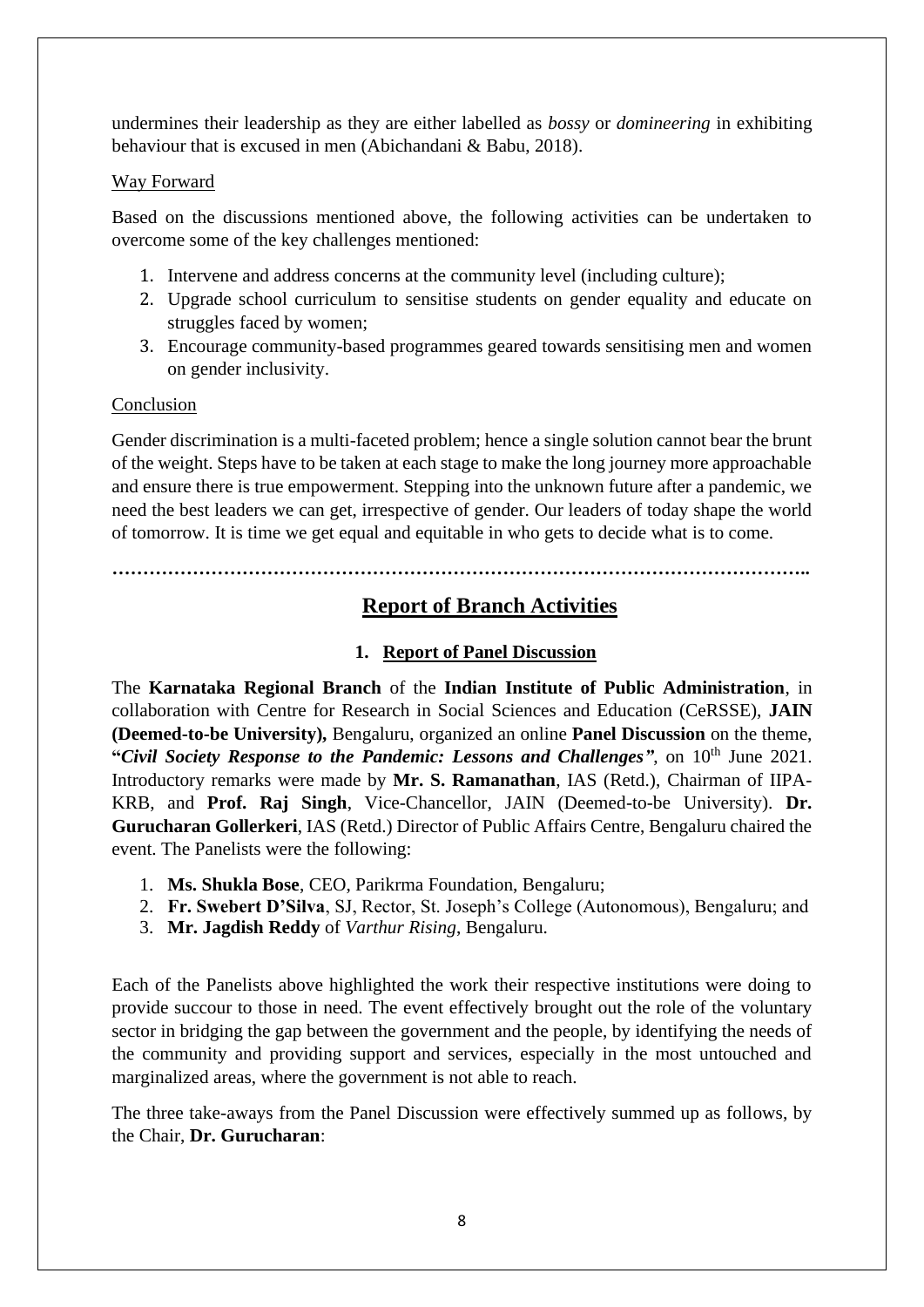- 1. There exists a great need to decentralise, to enable decision-making to take place at a local level.
- 2. It is not just the NGOs and government who have to do their jobs; even people should practise health-seeking behavior.
- 3. The time has come for us to use science and technology and data analytics, to deliver services to those who need them the most.

**Dr. Priyanca Mathur** of JAIN (Deemed-to-be University) welcomed the Panelists and guests. **Dr. Dr. Reetika Syal**, on behalf of JAIN (Deemed-to-be University), and **Dr. D. Jeevan Kumar**, on behalf of the IIPA-KRB, proposed a vote of thanks.

*Below:*

**A Screenshot of Dignitaries, Chair and Participants at the Panel Discussion**



## **Report-2**

**……………………………………………………………………………………**

#### **Report of Webinar on "***Citizen-Centric Administration"*

The **Karnataka Regional Branch** of the IIPA, in association with **St. Joseph's College of Law**, Bengaluru, celebrated the **United Nations Public Service Day-2021** with a webinar on "*Citizen-Centric Administration*" on 23rd June 2021. **Fr. Jerald D'Souza**, Director of St. Joseph's College of Law, set the tone with his Introductory Remarks. The event was chaired by **Dr. Gurucharan Gollerkeri**, IAS (Retd.), Director, Public Affairs Centre, Bengaluru. The two panelists were **Dr. V. Anitha**, Faculty at St. Joseph's College (Autonomous), Bengaluru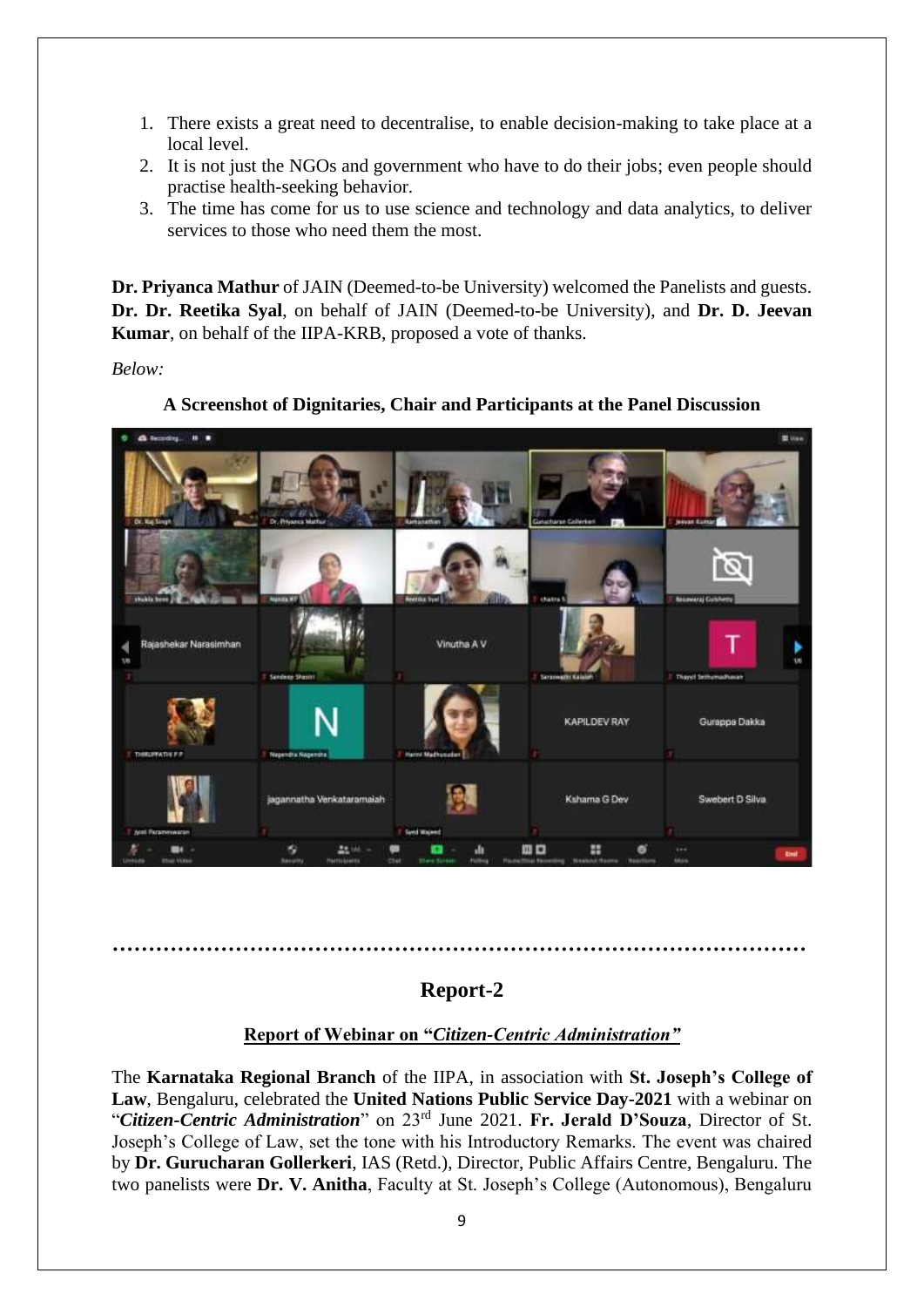and **Dr. D. Jeevan Kumar**, Hon. Professor at Karnataka State Rural Development and Panchayat Raj University, Gadag.

**Dr. Gurucharan** provided the conceptual framework for Citizen-Centric Administration by locating it in terms like Rule of Law, Social Accountability and Civil Participation. He raised two fundamental questions: One, how can the State, while performing its manifold duties, do the same from a citizen-centric perspective? And two, how can law be utilized to institutionalize citizen-centric administration?

**Dr. V. Anitha** referred to the many citizen-centric initiatives that have been taken in the country like adoption of ICT, enactment of the Right to Information Act, Citizen Charters, Social Audit, etc., but in the wake of the many shortcomings in them, there is a pressing need for a shift in the development paradigm itself. She spoke of the principles inherent in the *New Public Service* model, which could provide the answer.

According to **Dr. D. Jeevan Kumar**, Citizen-Centric Administration requires the following: A theoretical and policy framework that moves citizens from the periphery to the centre of decision-making processes; a sound understanding of citizens' expectations; identification of techniques that can help governments deliver services in a responsive and equitable manner; building collaborative relationships with citizens, community and civil society; encouraging shared responsibilities in resolving public issues; and instilling values like empathy and respect for human dignity in civil servants.

The presentations were followed by an active engagement with the participants.

**Mr. Thomas Alexandar**, Faculty at St. Joseph's College of Law, and Convenor of the webinar, welcomed the dignitaries and participants. **Ms. Vijayshri** proposed a vote of thanks. The webinar was ably anchored by Mr. **George Thomas Thevaril**.



*Below:*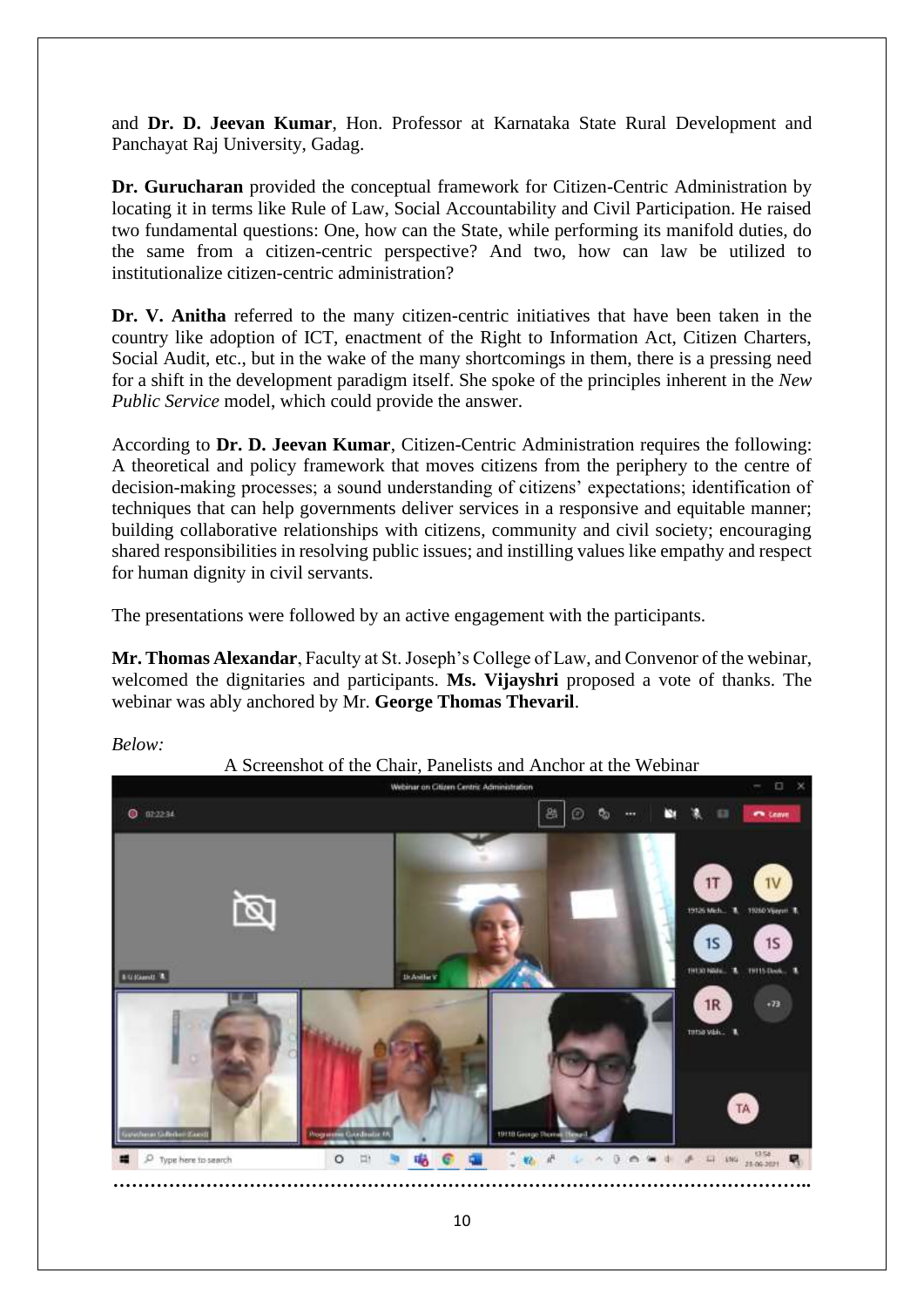## **Consumer Matters**

# **Consumer Protection in Times of Corona**



**Y.G. Muralidharan** Founder Trustee **Consumer Rights Education and Awareness Trust** 

The spread of the Corona virus has had a devastating effect on the lives of citizens across the globe. Thanks are due to the Central and State governments for their efforts in trying to limit the spread of the pandemic. But all the good work done by the police, health workers and dedicated public servants has been undone by some market operators and traders, and even some lower-level staff. This has also exposed the inefficient Consumer Grievance Redressal system across Karnataka. A quick survey done online in some of the districts shows that the benefits rolled out by the State during the lockdown are not reaching the intended beneficiaries.

Dissemination of information about the facilities and concessions extended by the State is crucial in times of crisis such as the present. A number of departments in Karnataka have announced several measures to ease citizens' difficulties. Unfortunately, none of the departments has taken steps to disseminate the information. Take for instance, food and medicines, which are of primary importance. The Food, Civil Supplies and Consumer Affairs department has taken steps to distribute two month's quota of food grains in advance. The Government Order is nowhere to be seen. The department's website is silent on this issue.

Though ration card holders have been able to get their food grains, the quantity and other issues are not addressed. During the survey, it was observed that the Fair Price Shops are supplying lesser quantity than specified by the Department. The shop owners are compelling consumers to buy non-PDS items like soaps, detergents, oil, etc. This tied-sale appears to be widespread in areas like Chamarajanagar, Magadi, etc. Further, these items are sold over and above the Maximum Retail Price. Consumers who refuse to buy these items have to forego food grains. Some shop owners are threatening consumers that their BPL cards will be cancelled if they do not buy these products.

Face masks and sanitizers are in huge demand and this has led to overpricing. In districts like Kolar and Chikkaballapur, it is found that both these products are sold at double the rate printed on the cover/bottle. A Good Samaritan in Chintamani tried to use his skills but found how laws do not work. A complaint about over-pricing was filed with the Legal Metrology Department, only to be told that these two products come under the Drugs Control Department. The muchtouted *Jan Oushadhi Kendras* [JOK] are also found to be playing mischief. In Kolar district, a few JOKs are selling branded medicines, if generic medicines are not available. Some are not issuing receipts. There are other complaints relating to non-refund of advance paid for booking marriage halls and hotels for receptions and other functions.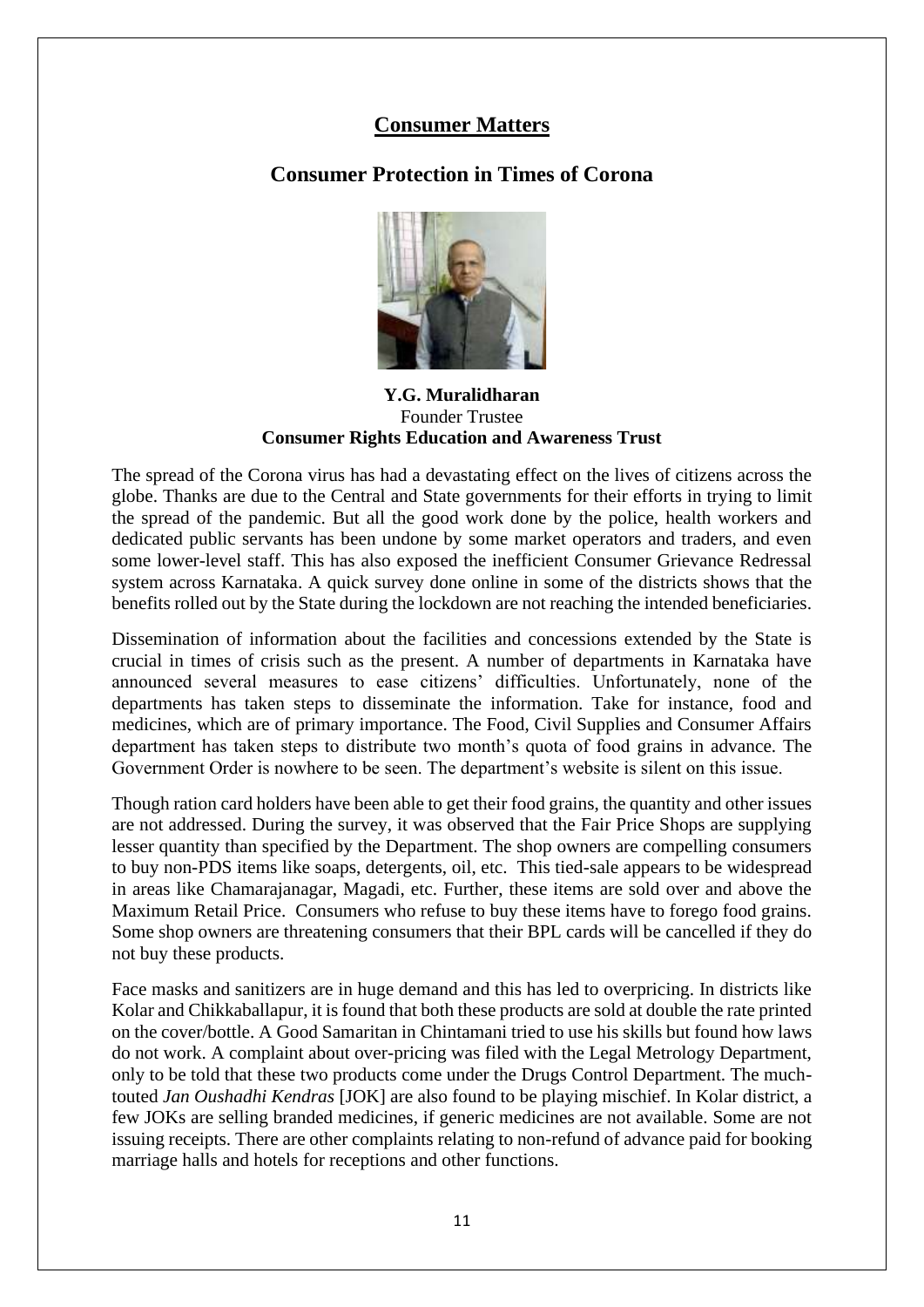Three months ago, the Karnataka Government launched its *Mahithi Kanaja* web portal, with the intention of putting up all information of departments at one place. Rather, it appears that it is under lockdown. But the contents remain as they were on the day of launch. Departments like Food, Health, Labour, Women and Child Development, etc. should have uploaded all the circulars and notifications issued during lockdown.

The Corona crisis and lockdown has revealed that the State's Citizen Grievance Redressal system is defunct and there is no system in place. At least in times of crisis, there should be an efficient system. The Delhi and Rajasthan Government decisions have some lessons for other states. In these two states, one single nodal agency has been made to deal with complaints of all nature. The booth level officer is made responsible to take up the grievance and report back the action taken. The complaints are categorized as Red, Green etc. For instance, complaints relating to non-supply of food grains and medicines are put in *Red* and need to be resolved within a few hours. The small survey showed that a majority of the citizens in Karnataka are not aware of the help lines and call centres. A section of the citizens who used the help line have a different story to tell. For instance, the state has help lines like *Janahitha, E-Spandana* etc. Either these help lines are not functioning, or there is no response when one calls.

Karnataka is a model state as far as *Sakala* is concerned. This program has a well-built system for receiving complaints, and its call centre is functioning effectively. Karnataka would do well to use this portal for all grievances from across the state, and develop a system where the complaints are directed to the concerned departments for redressal and follow up.

**………………………………………………………………………………………………….**

#### **Documents**

#### **D. Jeevan Kumar**

## **2021 World Press Freedom Index**



*Journalism, the Vaccine against Disinformation, is Blocked in More than 130 Countries*



The **2021 World Press Freedom Index** compiled by *Reporters Without Borders* (RSF) shows that journalism, the main vaccine against disinformation, is completely or partly blocked in 73% of the 180 countries ranked by the organisation.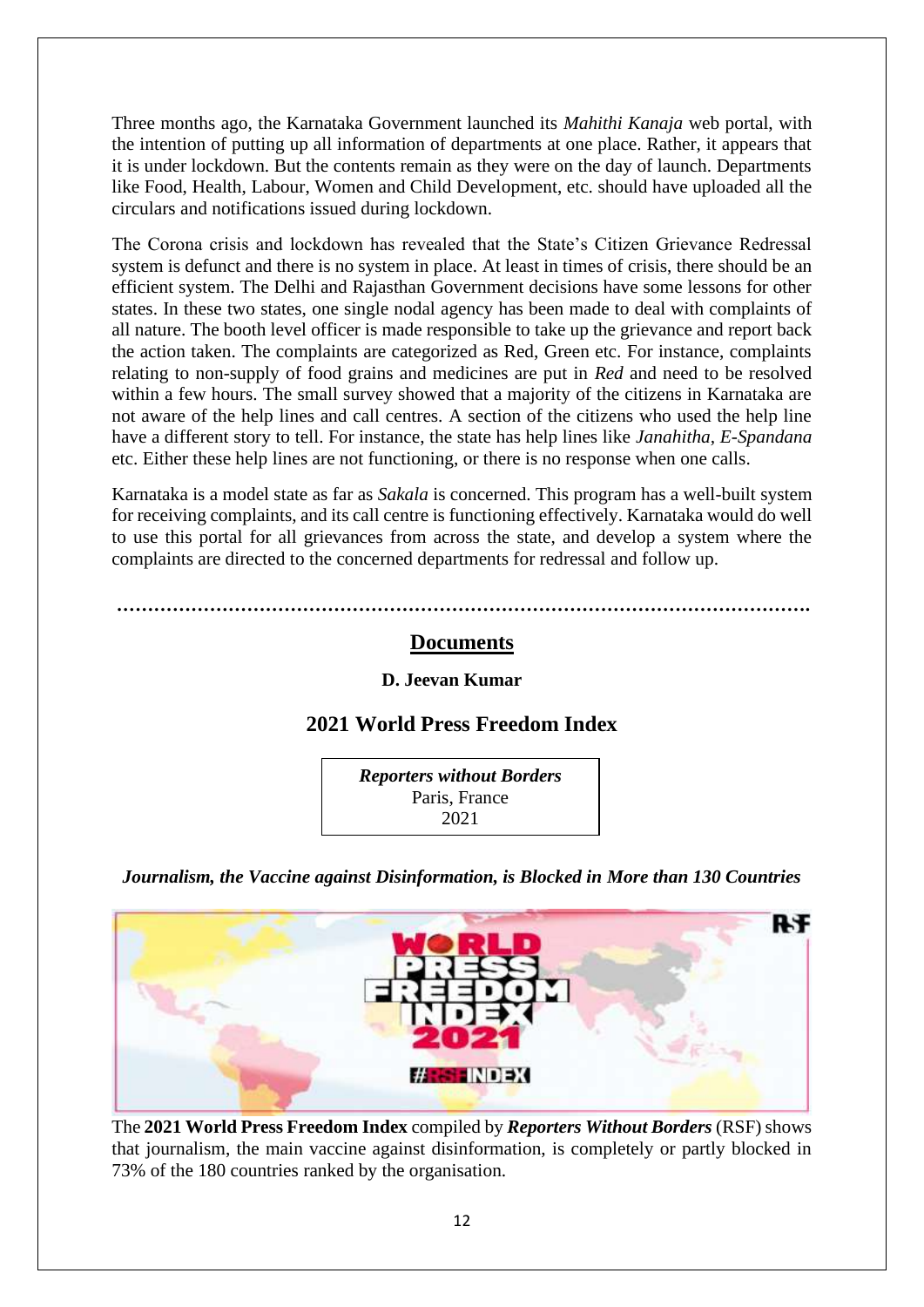This [year's](https://rsf.org/en/ranking) Index, which evaluates the Press Freedom situation in 180 countries and territories annually, shows that journalism, which is arguably the best vaccine against the virus of disinformation, is totally blocked or seriously impeded in 73 countries and constrained in 59 others, which together represent 73% of the countries evaluated. These countries are classified as having "very bad," "bad" or "problematic" environments for Press Freedom, and are identified accordingly in black, red or orange on the World Press Freedom map.

The Index data reflect a dramatic deterioration in people's access to information and an increase in obstacles to news coverage. The coronavirus pandemic has been used as grounds to block journalists' access to information sources and reporting in the field. Will this access be restored when the pandemic is over? The data shows that journalists are finding it increasingly hard to investigate and report sensitive stories, especially in Asia, the Middle East and Europe.

The 2021 Edelman Trust barometer reveals a disturbing level of public mistrust of journalists, with 59 per cent of respondents in 28 countries saying that journalists deliberately try to mislead the public by reporting information they know to be false. In reality, journalistic pluralism and rigorous reporting serve to combat disinformation and "infodemics", including false and misleading information.

"*Journalism is the best vaccine against disinformation***," RSF Secretary-General Christophe Deloire said. "***Unfortunately, its production and distribution are too often blocked by political, economic, technological and, sometimes, even cultural factors. In response to the virality of disinformation across borders, on digital platforms and via social media, journalism provides the most effective means of ensuring that public debate is based on a diverse range of established facts***."**

**Norway** is ranked *first* in the Index for the fifth year running, even though its media have complained of a lack of access to state-held information about the pandemic. **Finland** maintained its position in *second* place while **Sweden** (up 1 at 3rd) recovered its *third* place ranking, which it had yielded to Denmark (down 1 at  $4<sup>th</sup>$ ) last year. The 2021 Index demonstrates the success of these Nordic nations' approach towards upholding Press Freedom.

The World Press Freedom map has not had so few countries coloured white – indicating a country situation that is at least good if not optimal – since 2013, when the current evaluation method was adopted. This year, only 12 of the Index's 180 countries (7 per cent) can claim to offer a favourable environment for journalism, as opposed to 13 countries (8 per cent) last year. The country to have been stripped of its "good" classification is Germany (down 2 at 13<sup>th</sup>). Dozens of its journalists were attacked by supporters of extremist and conspiracy theory believers during protests against pandemic restrictions.

The Press Freedom situation in **Germany** is nonetheless still classified as "fairly good," as is the case in the **United States** (down 1 at 44<sup>th</sup>), despite the fact that Donald Trump's final year in the White House was marked by a record number of assaults against journalists (around 400) and arrests of members of the media (130), according to the US Press Freedom Tracker, of which RSF is a partner. As a result of falling four places, **Brazil** joined the countries coloured red, indicating that the Press Freedom situation there is classified as "bad". The vilification and orchestrated public humiliation of journalists have become trademarks of President Bolsonaro, along with his family and closest allies. *Brazil shares the "bad" classification with India*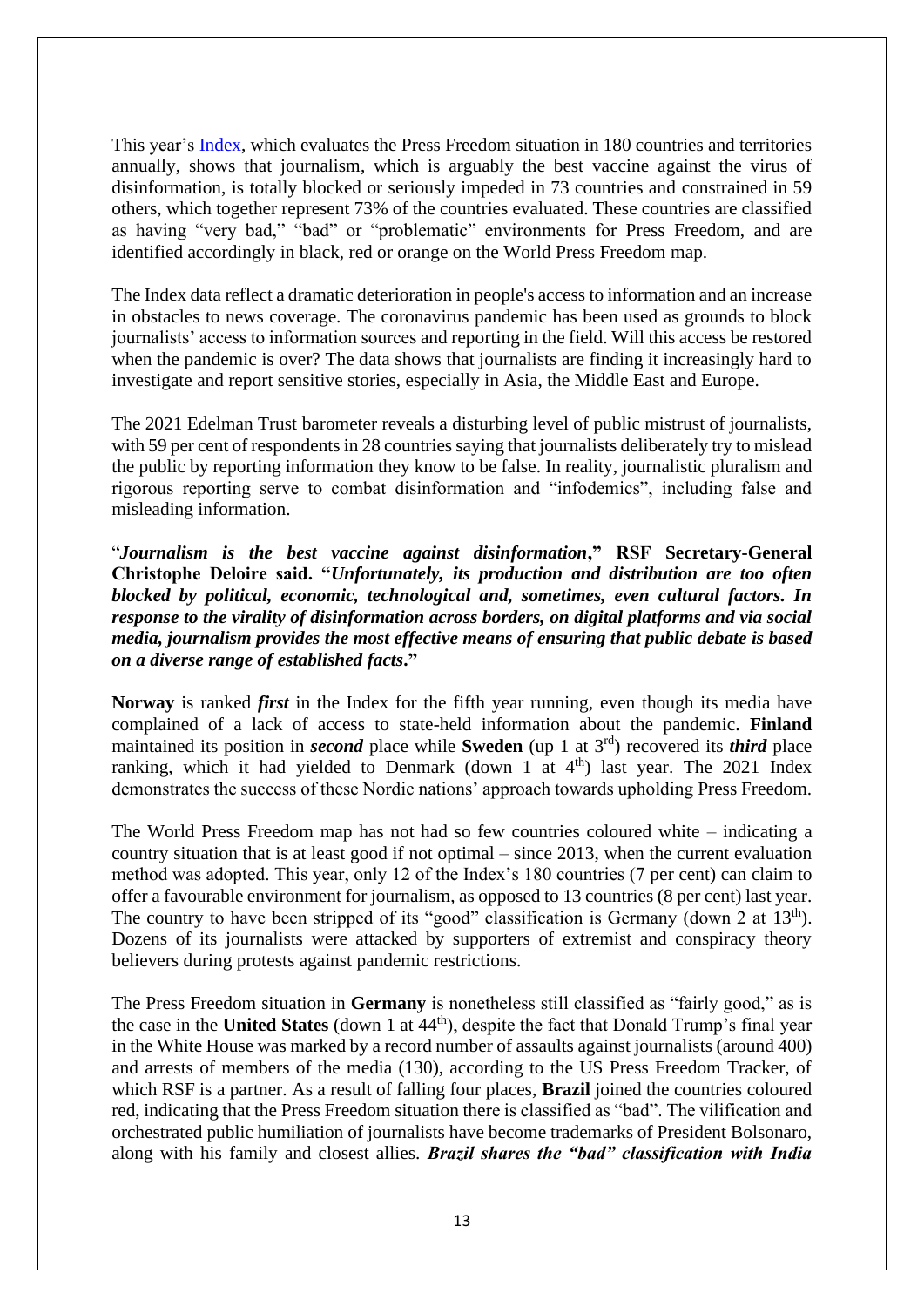$(142<sup>nd</sup>)$ , **Mexico** (143<sup>rd</sup>) and **Russia** (down 1 at 150<sup>th</sup>), which deployed its repressive apparatus to limit media coverage of protests in support of Kremlin opponent, Alexei Navalny.

**China** (177<sup>th</sup>), which continues to take Internet censorship, surveillance and propaganda to unprecedented levels, is still firmly anchored among the Index's worst countries, which are indicated in black on the World Press Freedom map. Right below China is the same trio of totalitarian countries that have historically occupied the bottom three places. Two are Asian: **Turkmenistan** (up 1 at 178th) and **North Korea** (up 1 at 179th). The third is African: **Eritrea** (down 2 at  $180<sup>th</sup>$ ). Regardless of their continent, these countries maintain absolute control over all news and information, enabling the first two to claim they had no COVID-19 cases and the third to maintain complete silence about the fate of 11 journalists who were arrested 20 years ago, some of whom have allegedly been held in metal containers in the middle of a desert.

The country that fell the furthest in 2021 was **Malaysia** (down 18 at  $119<sup>th</sup>$ ), where the problems include a recent "anti-fake news" decree allowing the government to impose its own version of the truth. Big descents were also registered by **Comoros** (down 9 at 84th) and **El Salvador** (down 8 at  $82<sup>nd</sup>$ ), where journalists have struggled to obtain state-held information about the government's handling of the pandemic. Most of the 2021 Index's biggest gains are in Africa. **Burundi** (up 13 at  $147<sup>th</sup>$ ), **Sierra Leone** (up 10 at  $75<sup>th</sup>$ ) and **Mali** (up 9 at 99<sup>th</sup>) have all seen significant improvements.

**…………………………………………………………………………………………………..**

# **Miscellany**

# **Chief Commissioner of BBMP Donates Laptop to Student-Flower Seller**



Source: *Times of India*, dt. June 30, 2021

A young girl peering into her mobile phone, while selling flowers near the [BBMP](https://timesofindia.indiatimes.com/topic/BBMP) headquarters, caught the attention of civic body's **Chief Commissioner Gaurav [Gupta](https://timesofindia.indiatimes.com/topic/Gupta)**, IAS. He offered to buy her a laptop to make it easy for her to attend online classes.

Banashankari H, who aspires to become a doctor, has been selling flowers at the Shakthi Devathe Temple at the office for the past five years. She sits from 8.00 am to 2.00 pm and attends online classes. After studying at home for an hour, she's back at the stall in the evening.